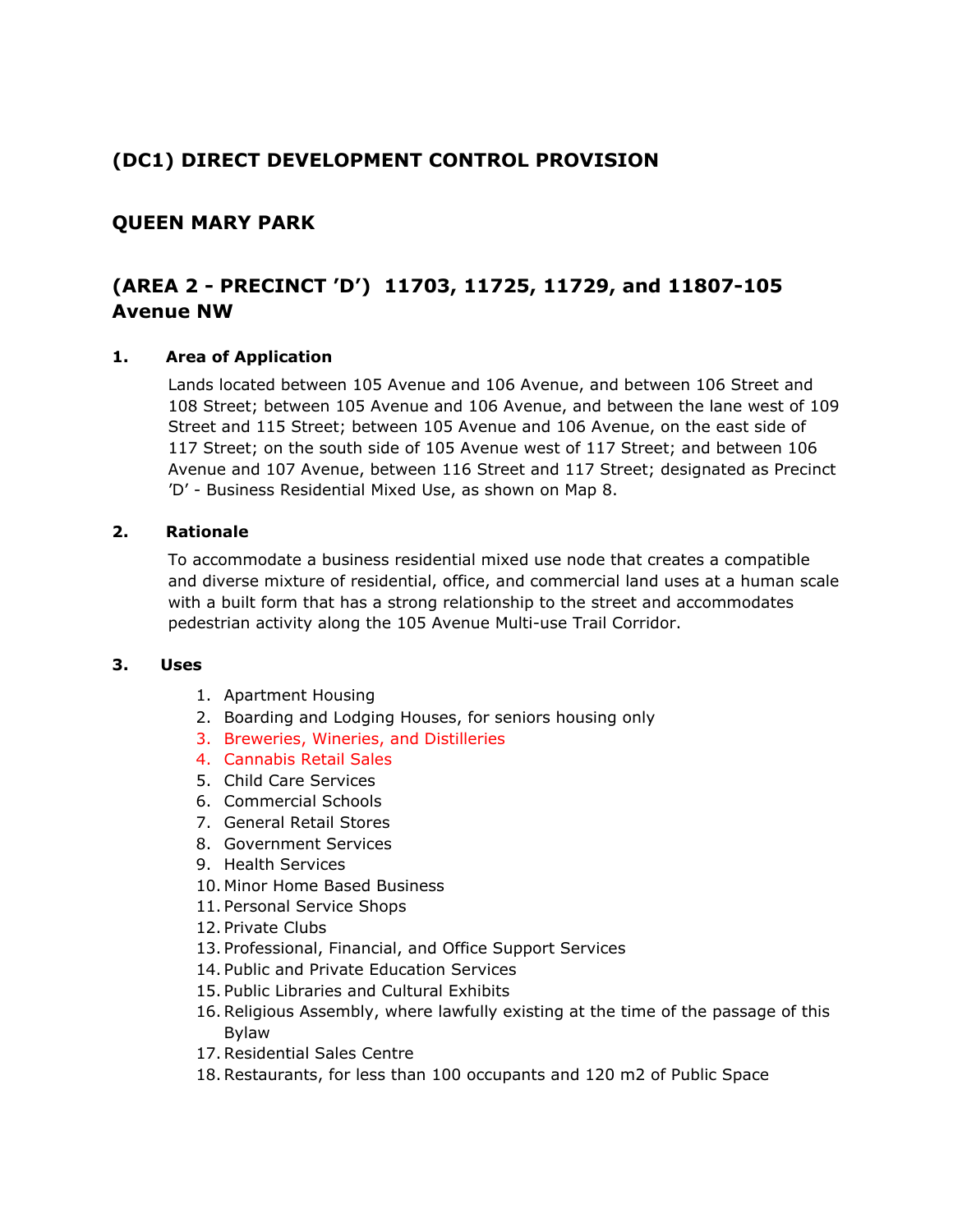- 19.Specialty Food Services, for less than 100 occupants and 120 m2 of Public Space
- 20.Stacked Row Housing, including Row Housing
- 21. Fascia On-premises Signs
- 22. Freestanding On-premises Signs
- 23. Projecting On-premises Signs
- 24. Temporary On-premises Signs, not including portable Signs

### **4. Development Regulations**

- 1. The overall Site development shall be in accordance with the urban design regulations established herein and in the Central McDougall/Queen Mary Park Area Redevelopment Plan for this Precinct.
- 2. Prior to the issuance of any Development Permit, the owner shall provide proof satisfactory to the Development Officer in consultation with Alberta Environment, the Capital Health Authority, and the Transportation Department that, if necessary, the lands have been remediated to allow the intended uses.
- 3. The maximum Floor Area Ratio of any development shall be 3.0.
- 4. The maximum Density for residential developments shall be 300 Dwellings/ha.
- 5. The maximum Height shall be 6 storeys or 23.0 m.
- 6. No Front, Rear, or Side Yards are required.
- 7. A 2.0 m building Setback shall be provided at the Rear of a building. Landscaping shall be provided within the 2.0 m building Setback to provide an improved appearance of the Lane.
- 8. No Amenity Area or Private Outdoor Amenity Area is required for any development subject to this Provision.
- 9. Apartment Housing with Commercial Uses on the ground floor shall have access at Grade that is separate from the Commercial premises.
- 10.Access to vehicular Parking Garages or parking areas shall only be from an abutting Lane. If no Lane is present, access may be taken from an abutting public roadway, to the satisfaction of the Transportation Department. However, in no instance shall access be taken from 105 Avenue except where there is no abutting Lane or an abutting public roadway other than 105 Avenue. Access to vehicular Parking Garages or parking areas from 105 Avenue must be in accordance with the 105 Avenue Corridor Study and to the satisfaction of the Transportation and Planning and Development Departments
- 11. Loading, storage, and trash collection areas shall be located in such a manner to be screened from view from adjacent sites and public roadways in accordance with the provisions of Section 55 of the Zoning Bylaw. If the Rear or Sides of a Site are used for surface vehicular parking, it shall be screened in accordance with the provisions of Section 55 of the Zoning Bylaw.
- 12. Underground driveway ramps for Apartment Housing and Stacked Row Housing, including Row Housing developments must not exceed a slope of 6% and the ramp must be at Grade at the property line, to the satisfaction of the Transportation Department.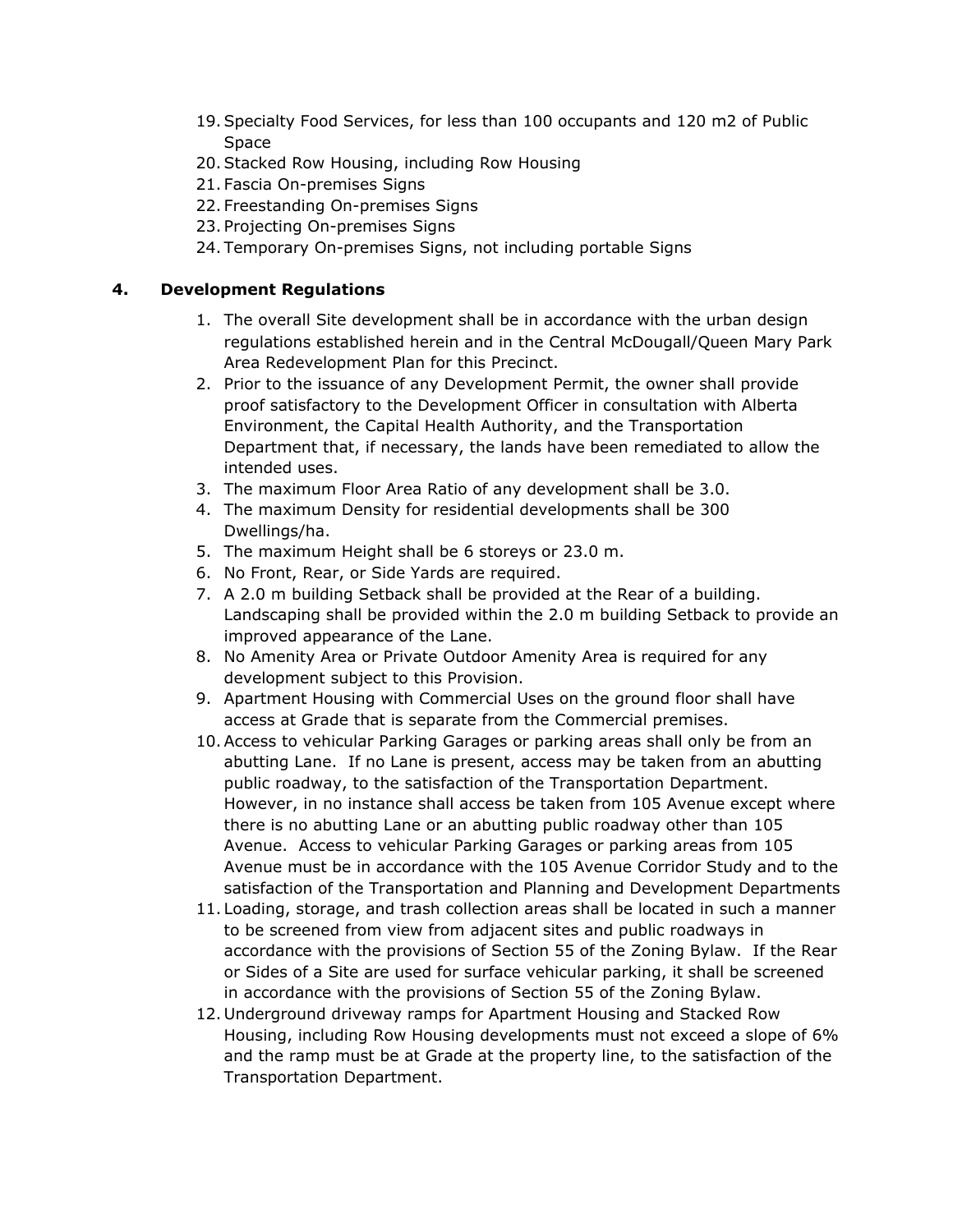- 13. No surface vehicular parking areas are permitted abutting any public roadway, other than a Lane.
- 14.Vehicular and Bicycle Parking for all Uses shall be in accordance with Section 54 of the Zoning Bylaw.
- 15.Secure indoor Bicycle Parking for residents and outdoor visitor Bicycle Parking will be required for Residential developments. The number of stalls required and the location of Residential and visitor Bicycle Parking shall be to the satisfaction of the Transportation Department.
- 16. The owner shall submit a market value appraisal for the subject Site at the time of the submission of a Development Permit application for the purposes of determining the amount of the redevelopment levy that applies to the Site. The appraisal will estimate the market value of the subject Site, based on the highest and best use of the land, as if vacant, and with the effective date of valuation being within 30 days of Development Permit application. The appraisal report must be reviewed and accepted by the Appraisal Section of the Asset Management and Public Works Department, and the Community Services Department. The redevelopment levy shall be an amount representing 8% of the estimated market value of the Site, as if vacant, and shall be paid to the City of Edmonton as a condition of the approval of a Development Permit. All redevelopment levies collected will be used to fund the acquisition of public parkspace as identified in the Central McDougall/Queen Mary Park Area Redevelopment Plan.
- 17. The owner shall be responsible for the costs of the required streetscape improvements to the portion(s) of road right(s)-of-way abutting a Site (from private property line to the new curb) that are identified by the 105 Avenue Corridor Study, and/or identified by the Community Services, Planning and Development, or Transportation Departments as part of the development. These costs shall be paid to the City of Edmonton as a condition of the approval of a Development Permit. These streetscaping improvements may include, but are not limited to, new sidewalks, streetlights, boulevard landscaping, boulevard trees, street furniture, and/or the relocation of utilities underground.
- 18. Where applicable, the Site plan submitted with a Development Permit application must indicate the coordination between development on the subject Site and the adjacent 105 Avenue corridor, in accordance with the 105 Avenue Corridor Study.
- 19. The owner, when deemed necessary, shall be responsible for analyzing a portion of the sewer system affected by the development Site to determine sewer servicing and upgrading requirements to the satisfaction of the Drainage Services Branch of the Asset Management and Public Works Department. In addition, costs for relocating/abandoning sewer lines as a result of street/lane closures will be the responsibility of the owner.
- 20.All mechanical equipment, including roof mechanical units, shall be concealed by screening in a manner compatible with the architectural character of the building or concealed by incorporating it within the building.
- 21. The owner shall submit a Crime Prevention Through Environmental Design (CPTED) Assessment that shall be reviewed and accepted by the Development Officer prior to the issuance of a Development Permit to ensure that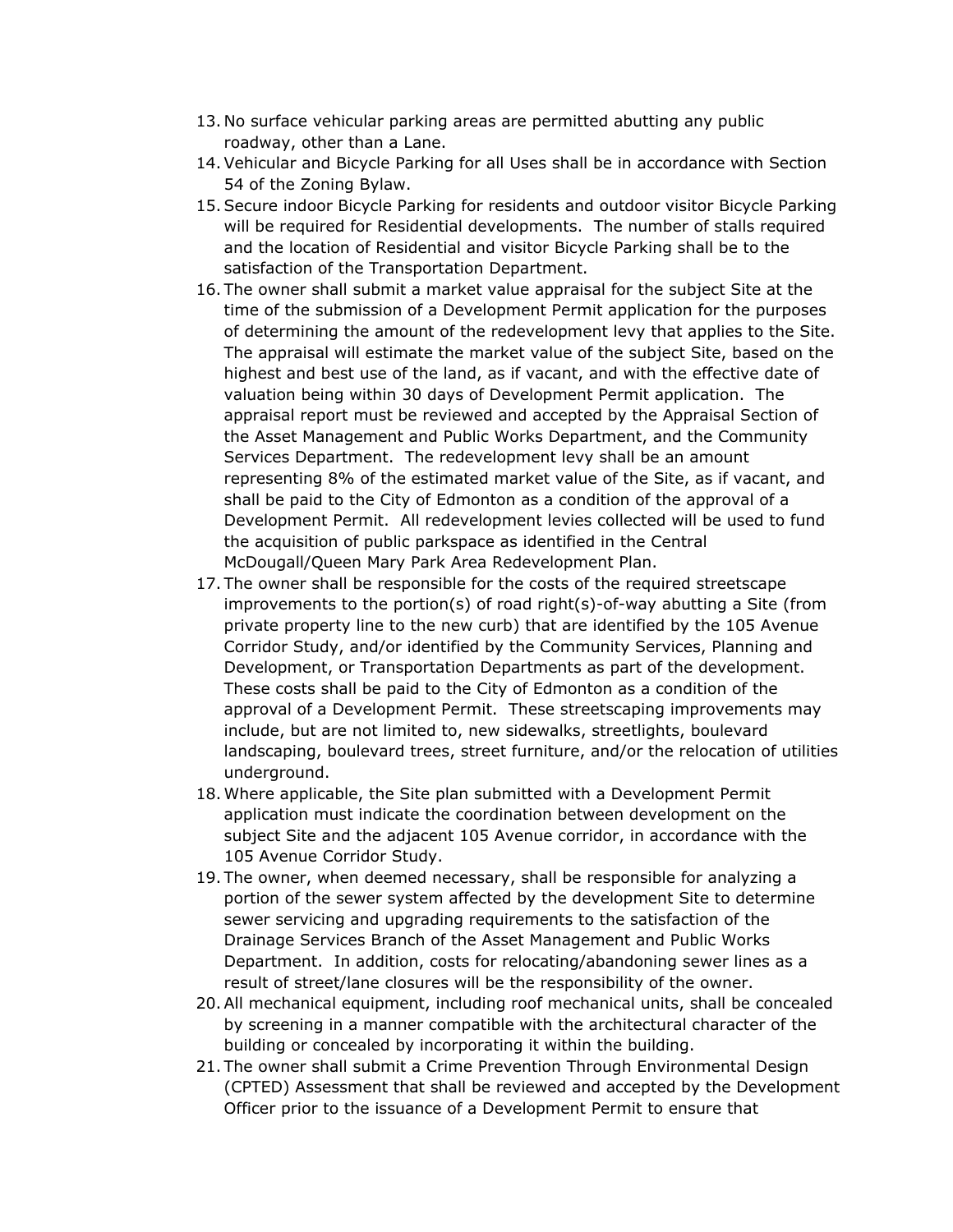development on the Site provides a safe urban environment in accordance with the guidelines and principles established in the Design Guide for a Safer City.

22.Signs shall comply with the regulations in Schedule 59B of the Zoning Bylaw. Portable Signs shall not be permitted on any Site.

## **5. Urban Design Regulations**

- 1. Where the ground (first) floor of any development is designed for Commercial Uses, the building shall be constructed to the Front property line. The Development Officer may allow a building Setback from the Front property line of up to 2.5 m, only to accommodate street related activities such as sidewalk cafés, colonnades, arcades, or plazas. The 2.5 m building Setback shall not be used exclusively for Landscaping.
- 2. Where the ground (first) floor of any development is designed for Residential Uses, the building shall be constructed to the Front property line. The Development Officer may allow a building Setback from the Front property line of up to 4.5 m, only to provide physical separation from the abutting street for the Dwelling units provided this Setback accommodates patios, courtyards, terraces, or other private amenity space directly associated with the abutting Dwelling unit. The 4.5 m building Setback for Residential Uses shall not be used exclusively for Landscaping.
- 3. All buildings shall include design elements such as, but not limited to, articulation of the façade, the use of recessions and projections such as canopies, bay windows, and entrance features, and architectural features such as cornices, sign bands, pilasters, and parapets to reduce the perceived mass of the building, add architectural interest, and to promote the pedestrian scale of the abutting street.
- 4. No portion of an above Grade Parking Garage on the ground (first) floor shall be allowed for a minimum depth of 10.0 m from any building façade facing a public roadway, other than a Lane.
- 5. No portion of an above Grade Parking Garage above the ground (first) floor shall be allowed for a minimum depth of 6.0 m from any building façade facing a public roadway, other than a Lane.

### **Explanatory Note**

Community identity, stability of ownership, and residential character all require that a relationship be developed between residents, businesses, and the neighbourhood. Minimum setbacks for useable space, separating above-ground parking from the front of a building, provides an opportunity for a range of building uses that bind people more fully to the community and thereby contribute to the character and identity of an area. The following graphic representation provides a possible conceptual application of these regulations [(d) and (e)] for interpretive purposes.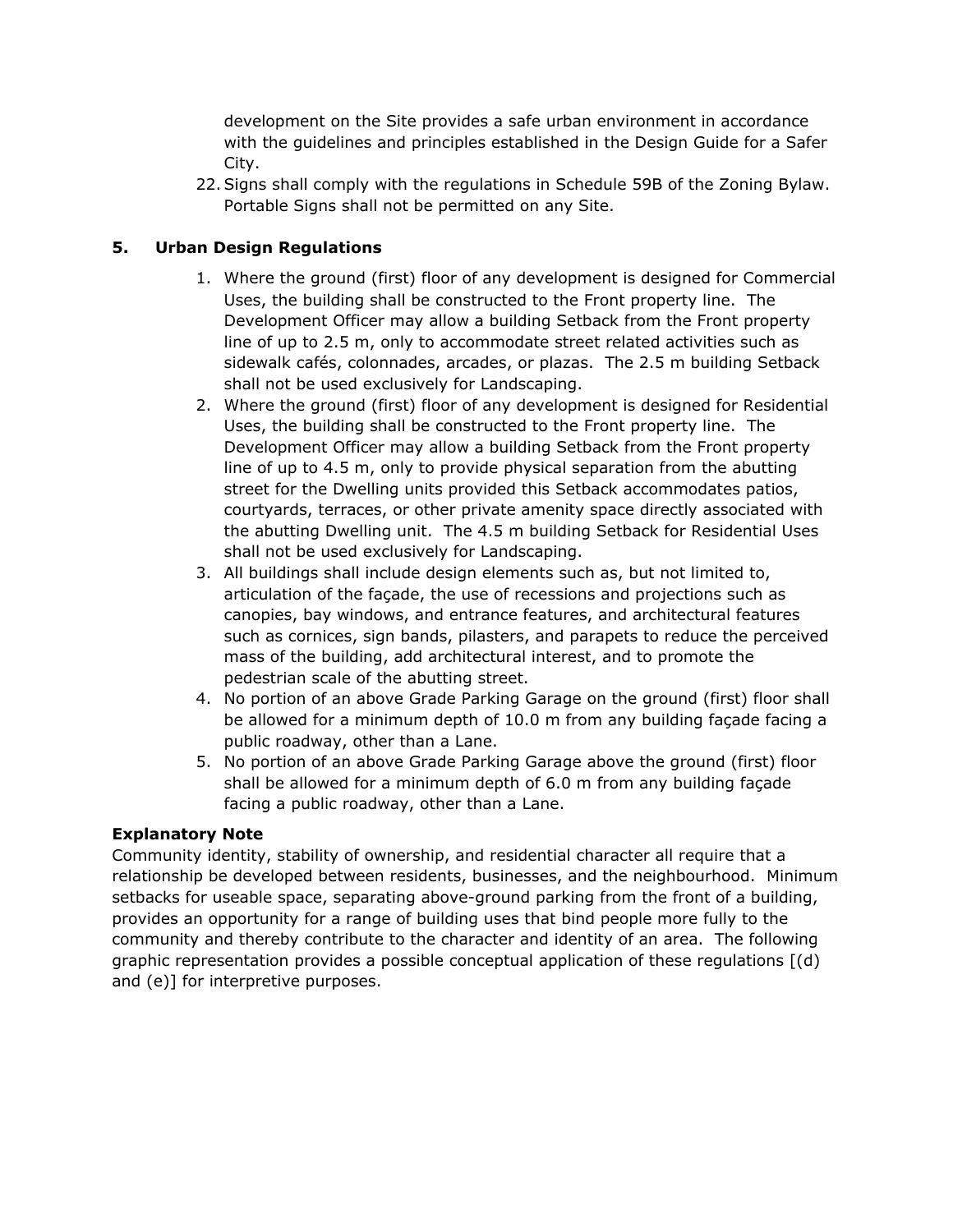

- 1. Buildings shall address all adjacent public roadways, other than Lanes, with individual entrances that are clearly visible to lend a sense of occupancy to the street. Buildings on corner Sites shall address both the street and avenue and shall distinguish the street intersection to give it prominence.
- 2. Where a Dwelling unit is provided at ground level abutting a public roadway, other than a Lane, the principal entrance to the unit shall have direct external access to the adjacent public sidewalk.
- 3. Where a Commercial Use is provided at ground level abutting a public roadway, other than a Lane, the principal entrance to the unit shall have direct external access to the adjacent public sidewalk. A minimum of 50% of the ground (first) floor level portion of the façade abutting a public roadway, other than a Lane, shall be comprised of clear, non-reflective glazing to promote pedestrian interaction and safety.
- 4. At least 80% of the floor elevation of the ground (first) floor shall be no higher than 1.0 m above the mean Grade of the adjacent public sidewalk, at the property line.
- 5. Any building with a single wall length greater than 15.0 m visible from a public roadway shall comply with the following:
	- 1. the building façade shall include design elements, materials, and articulation that reduce the perceived mass of the building façade and add architectural interest.
- 1. Blank walls (with or without windows) of vehicular Parking Garages shall not be developed adjacent to, or visible from, any public roadway.
- 2. To ensure a high standard of development, building design plans shall be submitted with a Development Permit application. Such plans shall be to the satisfaction of the Development Officer and shall include details of overall site layout, exterior building treatment and colour scheme, perimeter and internal landscaping, fencing and screening, and surface vehicular parking layout.
- 3. The finishing of the first 3 Storeys of any development shall consist of materials such as glass and glazed window wall systems, brick, stone, architectural concrete, and/or pre-cast coloured concrete.
- 4. The use of stucco as a finishing material is not permitted within the first 3 Storeys of any development. The use of stucco within the portion of any